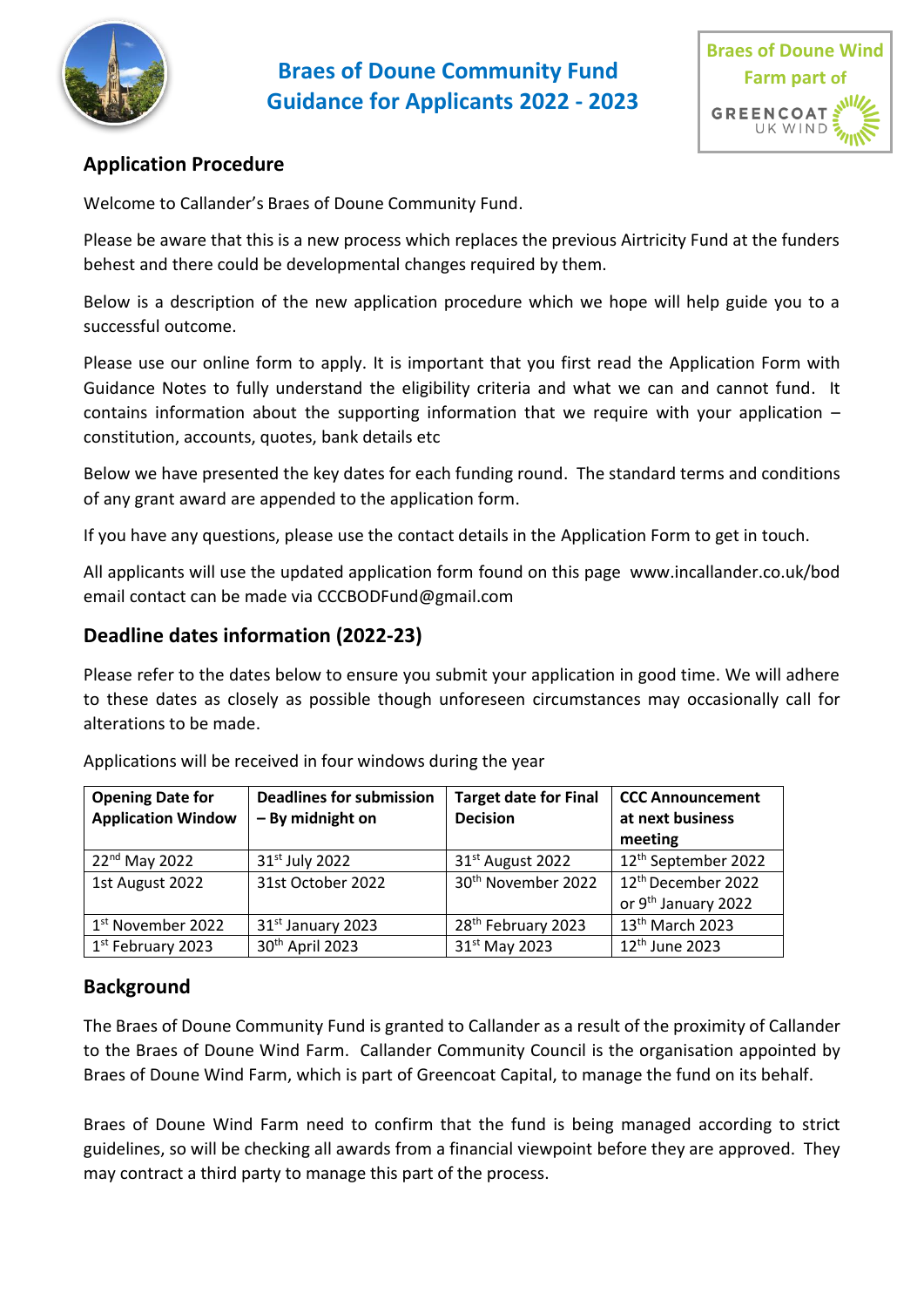



## **Process**

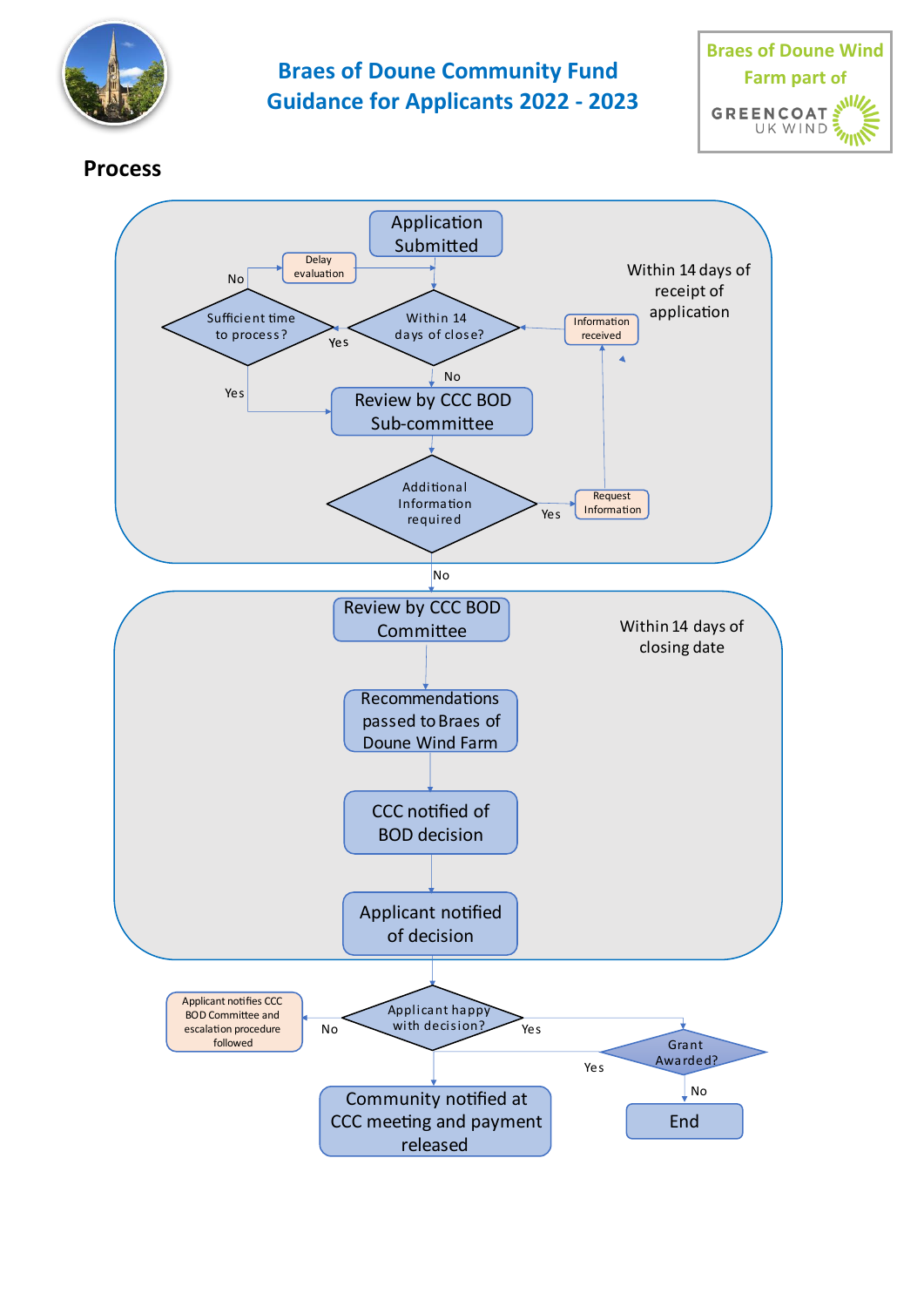



### **Explanation of Process steps:**



CCC's Braes of Doune Community Fund Sub-committee will carry out a review the application pack to ensure that sufficient information is included for the full Community Council Committee to evaluate the application and make an informed decision.

At this stage, a request may be made for additional information. The applicant will be responsible for ensuring that this additional information is returned to CCC in a timely manner to ensure its inclusion in this funding round.

 date which require additional information or are more complex **MAY NOT be processed in time for the full CCC review.** 



The CCC Committee will use a standard proforma as part of the evaluation procedure; thus ensuring that consistent and fair recommendations are made.



CCC will pass its recommendations to Braes of Doune Wind Farm (or its nominated agent) who will make the decision on whether to award the grant. Braes of Doune Wind Farm (or agent) will notify CCC of its decision

Applicant notifies CCC and escalation procedure followed

If the applicant is unhappy with the funding decision, they may contact CCC direct to ask that the application be reviewed CCC will respond to the request in a timely manner.

If the applicant is not satisfied with this response, they may contact Braes of Doune Wind Farm (or agent) to request that they review the decision.